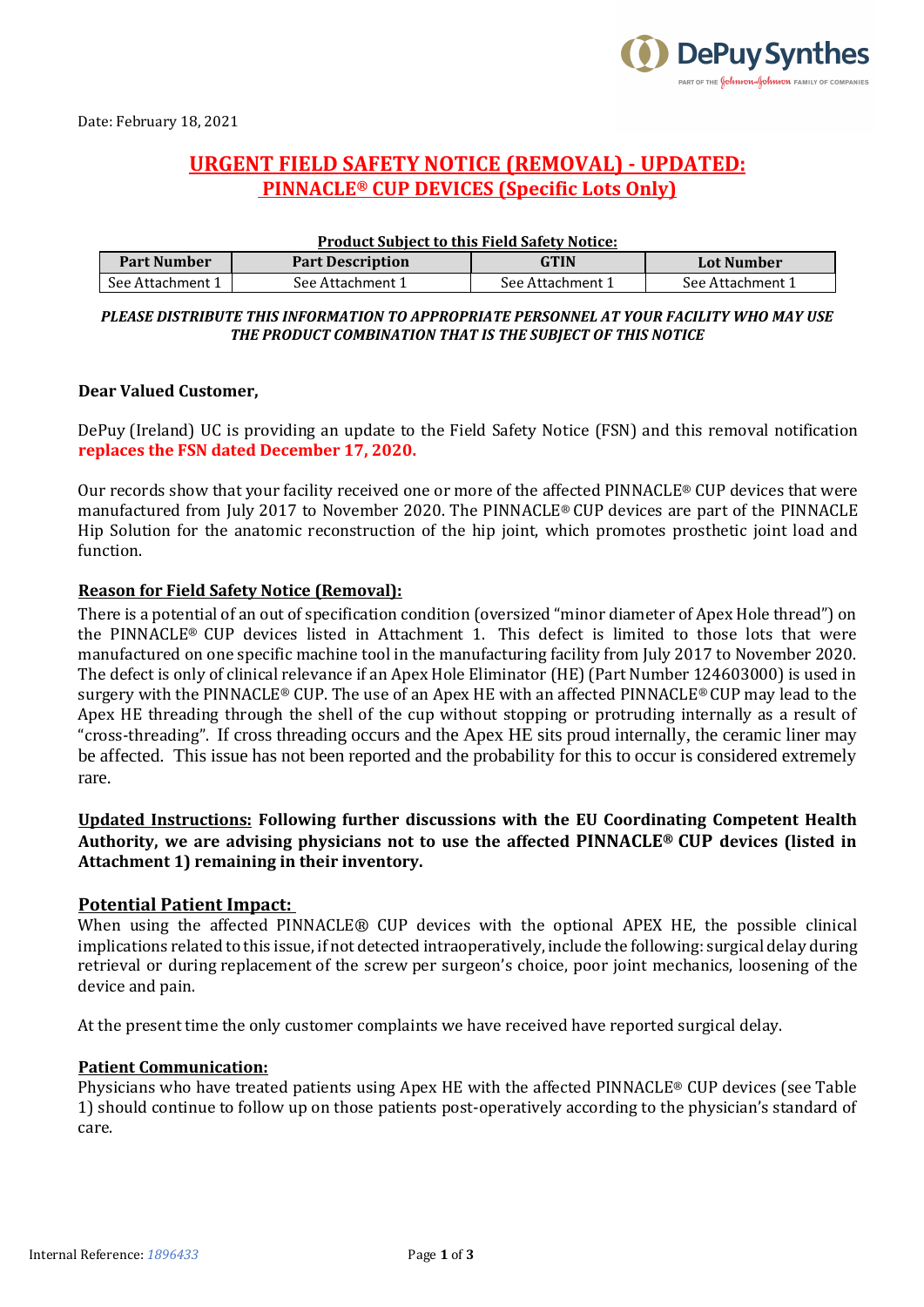

#### **Please Take the Following Actions:**

- 1. Examine your inventory immediately to determine if you have the affected PINNACLE<sup>®</sup> CUP devices and quarantine the product.
- 2. Contact your DePuy Synthes Sales Consultant to coordinate the return of any affected devices or call customer service following the typical returns process in order to acquire a return number prior to shipping product.
- 3. Complete **all** fields of the attached updated Business Response Form. Please make sure to include your facility name and address, account number, name of person completing the form, title, email address, telephone number and signature in the spaces provided.
- 4. Forward this notice to any personnel in your facility who need to be informed.
- 5. If any of the affected products have been forwarded to another facility, contact that facility and provide a copy of this FSN to the relevant personnel.
- 6. Post a copy of this updated notice in a visible area for awareness of this FSN.

This Field Safety Notice has been reported to the local competent authority.

#### **Contact Information***:*

In DePuy Synthes we have aimed to keep people well at every age and every stage of life. Our primary goal is user and patient safety by providing high quality products. We apologize for any inconvenience that this Field Safety Notification may create and appreciate your cooperation with our request. If you have any questions, please contact your Sales Consultant.

Thank you for your attention and cooperation.

**Mona Rehmatullah** Senior Recall Coordinator [OneMD-Field-Actions@its.jnj.com](mailto:OneMD-Field-Actions@its.jnj.com) Business Phone: (561) 494-3036

## **Attachment 1:** *Please see the attached embedded file with list of affected part number and lot combination.*



1896433 - Affected Part Lot Numbers for